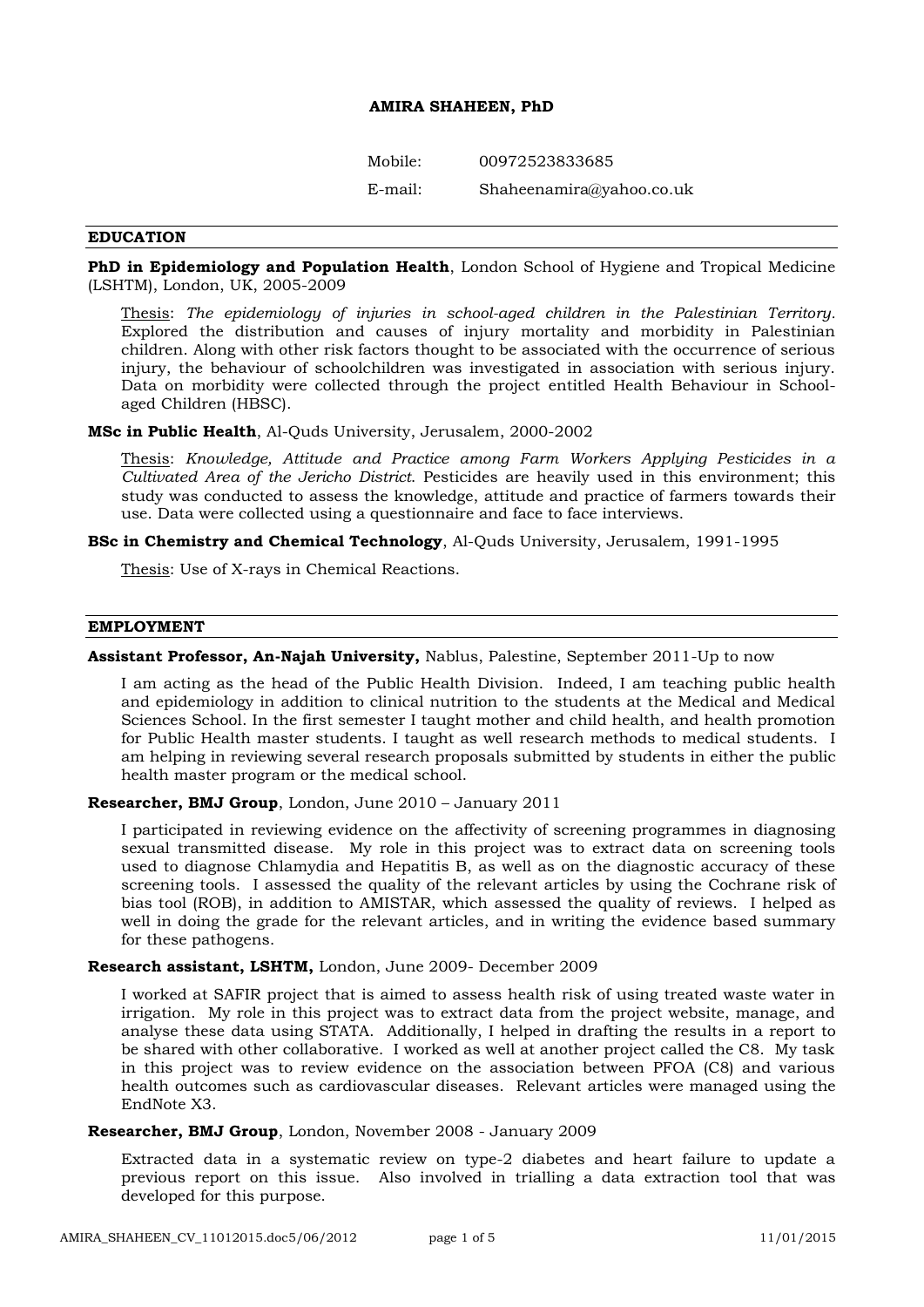### **Tutor, LSHTM**, London, September 2008 - December 2008

Facilitated computer based practical sessions on the Statistics for Epidemiology and Population Health (STEPH) course for MSc students and helped mark exams.

### **Clerical Assistant, LSHTM**, London, March 2005 – 15 July 2005

Produce materials needed for the CRASH2 site files that were sent to the collaborating hospitals around the world. This involved printing, photocopying, and laminating. Organised these materials into files and collated into folders, mailing of newsletters and other materials.

**Researcher, Learning Disabilities Project, Al-Quds University,** Jerusalem, January 2003 - September 2004

Organized focus group sessions. Assessed the tool used in data collection. Participated in modifying the project questionnaire and in data collection from schoolchildren.

### **Lecturer, Al-Quds University**, Jerusalem, 2002-2003

Prepared materials to be presented to the students, marked students' assignments and exams.

Courses: Logical thinking.

# **Administrative Assistant, School of Public Health, Al-Quds University**, Jerusalem, 1999-2000

Communicated with other national and international organizations working in the health field with the aim of fundraising. Prepared workshops and conferences by communicating with the presenters and audience, booking the rooms, etc. Prepared teaching schedules for each semester and allocated rooms for lectures. Wrote the school annual report.

### **Teaching Assistant, Department of Chemistry, Al-Quds University**, Jerusalem, 1996-1999

Prepared teaching laboratories. Presented theoretical aspects and demonstrated practical aspects of experiments to students. Supervised students during experiments. Marked lab reports. Prepared/marked laboratory exams. Marked exams for other courses given by the department. Played a role in setting up the chemistry lab manual for the medical students.

### **Teacher, Al-Sheikh Saed School for girls**, Jerusalem, 1996

Prepared and presented maths and science lessons for elementary and preparatory school students. Prepared and marked exams. Developed maths and science curriculums.

## **Aid Nurse, Gynaecology Ward, Al-Makassed Hospital**, Jerusalem, January 1990 - October 1991

Clean the delivery sets, staff, pack them, send and bring them from the sterilization unit. Then distribute them to the delivery rooms. Transfer the new babies to the neonatal word, and transfer the women after giving birth outside the labour. Send and bring the requested blood and urine tests to and from the hospital laboratory. Join the pregnant woman to the ultrasound room.

# **VOLUNTEER WORK**

**Researcher, June 2014,** Delivered a presentation about the situation of mental health in Palestine and assist in research that investigated the Syrian refugees' health in Turkey though volunteering in the department of psychiatry/Gaziantep University/Turkey.

**Mentor, 2007-2010.** Supervised the work of 14-year old school children attending the LSHTM as a part of a project that aims to introduce children coming from low income families to academic life.

**Reviewer, 2007, 2009, & 2012, up to now.** Invited reviewer by the Journal of Emerging Theory in Epidemiology, the International Journal of Injury Control and Safety Promotion, the Cochrane Injury Group, the Eastern Mediterranean Health Journal, and for the Saudi Scientific International Conference 2012/London.

**Arabic-English translator (and visa-versa), 2006-2008.** For several studies run by LSHTM.

**Shop assistant, 2007.** Climate change campaign London.

**Research Student Representative, 2006.** LSHTM.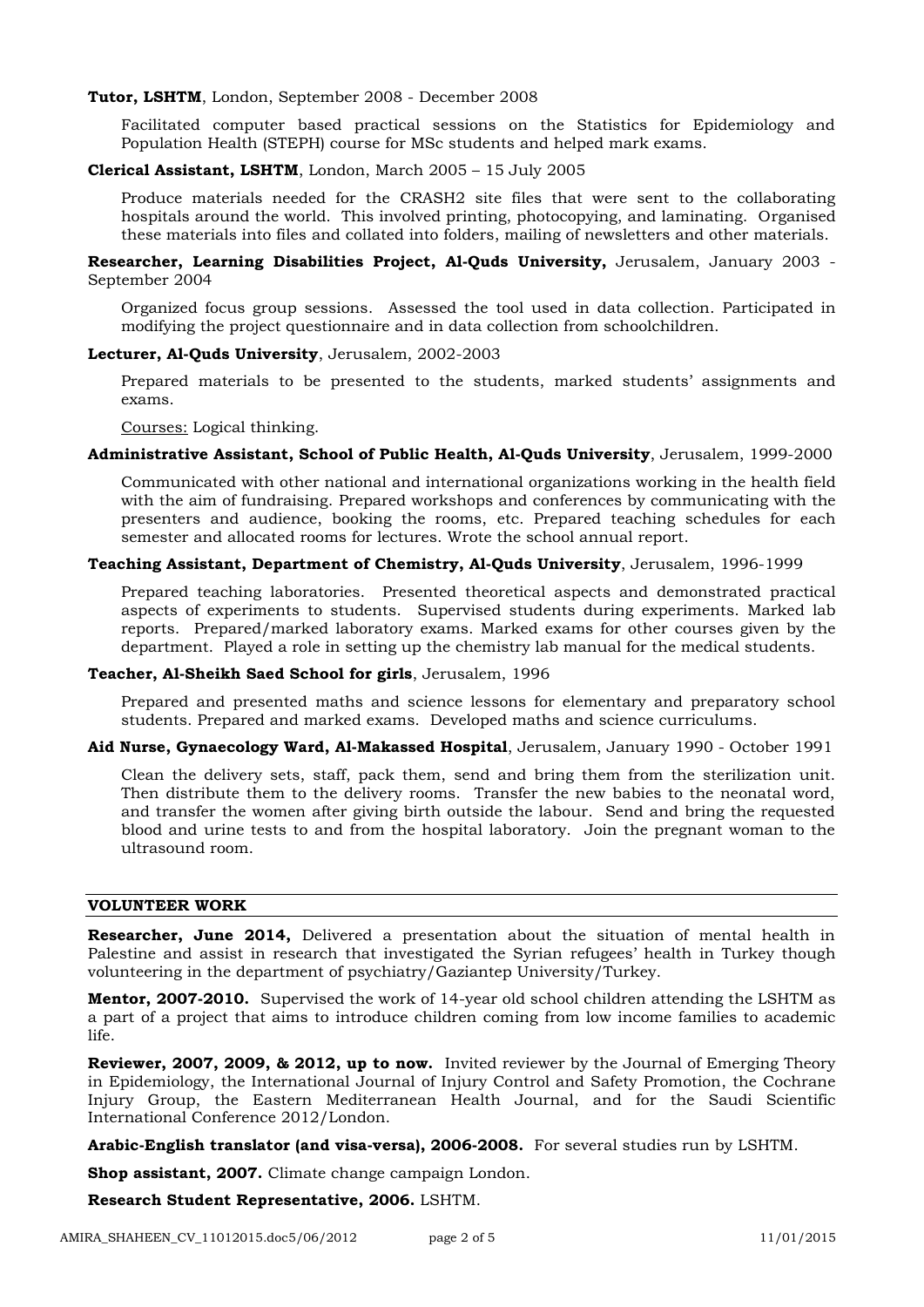**Health Educator, 2002.** Al-Zawayah Health Care Centre, UNRWA, Jerusalem. Residency course in a non-communicable disease community clinic under the supervision of the UNRWA (part of the requirements for the MSc in Public Health). Responsible for providing health education to diabetes and cardiovascular disease patients and their families. Focused on changing patient behaviours with an emphasis on physical activity and dietary change.

# **SKILLS AND PERSONAL QUALITIES**

## **Presenting information**

20th World Congress on Epidemiology (WCE), Alaska, USA, 17-21 August 2014. Self-Reported oral health, oral hygiene habits, and dental attendance of pregnant women in Tulkarem city. (Poster presentation)

Lancet Palestinian Health Alliance Conference, Grand Palace Hotel, Amman, Jordan, 17-18 March 2014. Distribution and factors associated with the occurrence of road traffic crashes in the West Bank: A Cross-Sectional study (Sep. 2009-Sep 2012)". (Oral Presentation)

9th World Conference on Injury Prevention and Safety promotion (March 2008). The Epidemiology of Unintentional Injuries among Palestinian School-Aged Children. Merida-Mexico. (Oral Presentation)

LSHTM (2006). The Epidemiology of Injury in School-Aged Children in the Palestinian Territory. London. (Preliminary results of thesis work presented at a unit meeting, LSHTM.)

## **Project management / Prioritization of workload**

Able to prioritise time effectively, juggling workload and undertaking external volunteer work and other activities successfully.

## **Teamwork**

Able to work alone and in a team. Systematic reviews research often involved co-ordination of a team of epidemiologists, statisticians, and IT staff.

Established good working relationships with people from different cultural and educational backgrounds.

## **Training**

An-Najah National University Strategic Planning 16-26 May 2012 Turkey/Istanbul

- LSHTM Short course on Infectious Diseases in Humanitarian Emergencies, World Health Organization, 30 March to 3 April 2009 Editing Papers, 2009 Small Group Teaching, 2008 Statistics Training for Social Scientists, 2007 NVIVO Introductory Workshop, 2007 Workshop on Multilevel Models for Realistically Complex Data, 2007 Making Posters for Scientific Conferences, 2007 Writing Biomedical Research Papers, 2005-2006 Systematic Review, 2005 Workshop on Publications, 2005 Writing up Research Grants, 2005
- Al-Quds University Introduction to Learning Disabilities, 2004 Mother and Child Health, 2000 Leadership, innovation, and transformation, Al-Quds University, 14-19 July 1996

## **Overseas experience**

Carried out a project in The Palestinian Territories as a final report for the MSc in Public Health. This provided an exhaustive understanding of health issues - such as access to services - in countries in conflict. Currently I am working in collaborative researches with Turkey, USA, UK,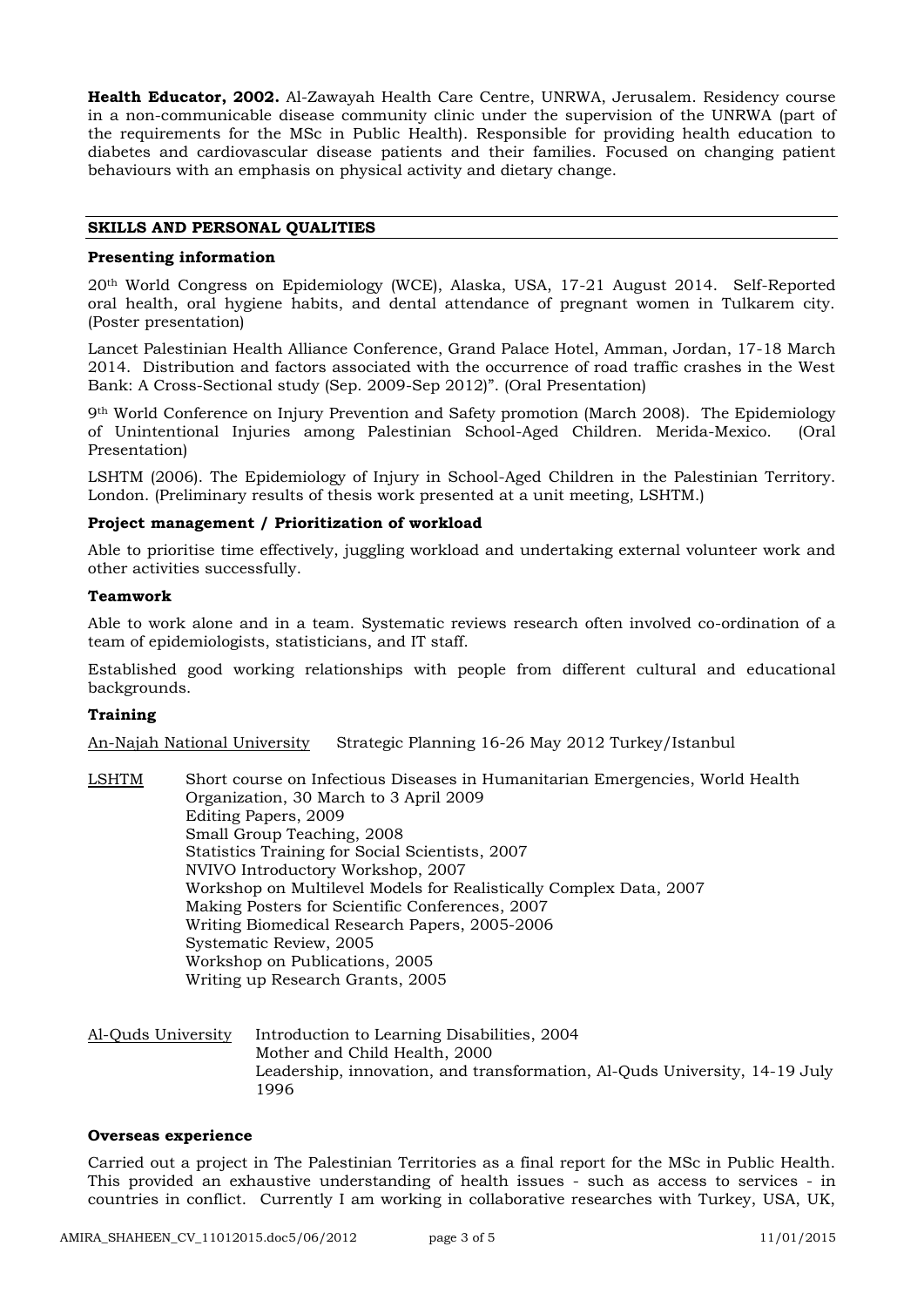and Denmark. The fruit of which will be published papers in peer reviewed journals, kindly view Publications.

# **Adaptability and flexibility**

Can adjust to a variety of socio-political/cultural environments.

Key characteristics: open mindedness and sensitivity to cultural differences.

# **Computer skills**

Proficient in Microsoft Office (Word, PowerPoint), STATA and EndNote. Also internet use. I have a working experience in using Excel and SPSS.

# **Language ability**

Arabic (mother tongue), English (fluent), Hebrew (GCSE level), French (beginner).

## **OTHER ACTIVITIES AND INTERESTS**

Passionate about working with children. Walking. Enjoying nature. Belly dancing. Reading novels.

# **PUBLICATIONS**

GBD 2013 Mortality and Causes of Death Collaborators. Global, regional, and national age-sex specific all cause and cause-specific mortality for 240 causes of death, 1990-2013: a systematic analysis for the Global Burden of Disease Study 2013. [Lancet.](http://www.ncbi.nlm.nih.gov/pubmed/?term=Global%2C+regional%2C+and+national+age%E2%80%93sex+specifi+c+all-cause+and+cause-specifi+c+mortality+for+240+causes+of+death%2C+1990%E2%80%932013) 2014 Dec 17. pii: S0140- 6736(14)61682-2. doi: 10.1016/S0140-6736(14)61682-2. [Epub ahead of print]

Behavior and Psychological Distress in University Students: A 12 Nation Study. Mehmet Eskin<sup>1,16</sup>, Jian-Min Sun<sup>2</sup>, Jamila Abuidhail<sup>3</sup>, Kouichi Yoshimasu<sup>4</sup>, Omar Kujan<sup>5</sup>, Mohsen Janghorbani<sup>6</sup>, Chris Flood<sup>7</sup>, Mauro Giovanni Carta<sup>8</sup>, Martin Voracek<sup>9</sup>, Anwar Mechri<sup>10</sup>, Motasem Hamdan<sup>11</sup>, Senel Poyrazli<sup>12</sup>, Khouala Aidoudi<sup>10</sup>, Seifollah Bakhshi<sup>6</sup>, Hacer Harlak<sup>13</sup>, Maria Francesca Moro<sup>8</sup>, Hani Nawafleh14, Louise Phillips7, **Amira Shaheen15**, Shahama Taifour5, Ulrich Tran9, Kanami Tsuno4. Under Review

Khubaib Ayoub, **Amira A Shaheen**, Shakoor Hajat. Postpartum Depression among Arab Women: A Call for Action. Under review

Zakirson TL, **Shaheen A**, Mortaja S, Hamel PA. *The prevalence of psychological morbidity in West Bank Palestinian Children*. Can J Psychiatry. 2004 Jan; 49(1): 60-3.

**Shaheen A**, Edwards P. *Flying bullets and speeding cars: Analysis of child injury deaths in the Palestinian Territory*. East Mediterr Health J. 2008 Mar-Apr; 14(2): 406-14.

**Amira Shaheen** (2010). *Injury Epidemiology in Palestinian School-Children.* Mauritius: VDM Publishing House Ltd. (Book)

Khubaib Ayoub, **Amira A Shaheen**, Shakoor Hajat. Postpartum Depression among Arab Women: A Call for Action. The World in Denial? Global Mental Health Matters' Conference. Royal Society of Medicine, London. 26-27 March 2013. (Abstract)

Suad A Samara, **Amira A Shaheen**, Niveen Abu-Rmeileh. Self-Reported Oral Health, Oral Hygiene Habits, and Dental Attendance of Pregnant Women in Tulkarem City. 1st Arab World Conference on Public Health, Dubai. 4-6 April 2013. (Abstract)

Khubaib Ayoub, **Amira A Shaheen**, Shakoor Hajat. Postpartum Depression among Arab Women: A Call for Action. 1st Arab World Conference on Public Health, Dubai. 4-6 April 2013. (Abstract)

**Amira Shaheen**, Mohammed Awad, Omar Abu-Zaydeh, Jon Mark Hirshon. Distribution and factors associated with the occurrence of road traffic crashes in the West Bank: A Cross-Sectional study (Sep. 2009 – Sep. 2012). Lancet Palestinian Health Alliance Conference, Grand Palace Hotel, Amman, Jordan, 17-18 March 2014. (Abstract)

Khubaib Ayoub, **Amira A Shaheen**, Shakoor Hajat. Postpartum Depression among Arab Women: A Call for Action. Lancet Palestinian Health Alliance Conference, Grand Palace Hotel, Amman, Jordan, 17-18 March 2014. (Abstract)

**Amira A Shaheen**, Suad A Samara , Niveen Abu-Rmeileh. Self-Reported Oral Health, Oral